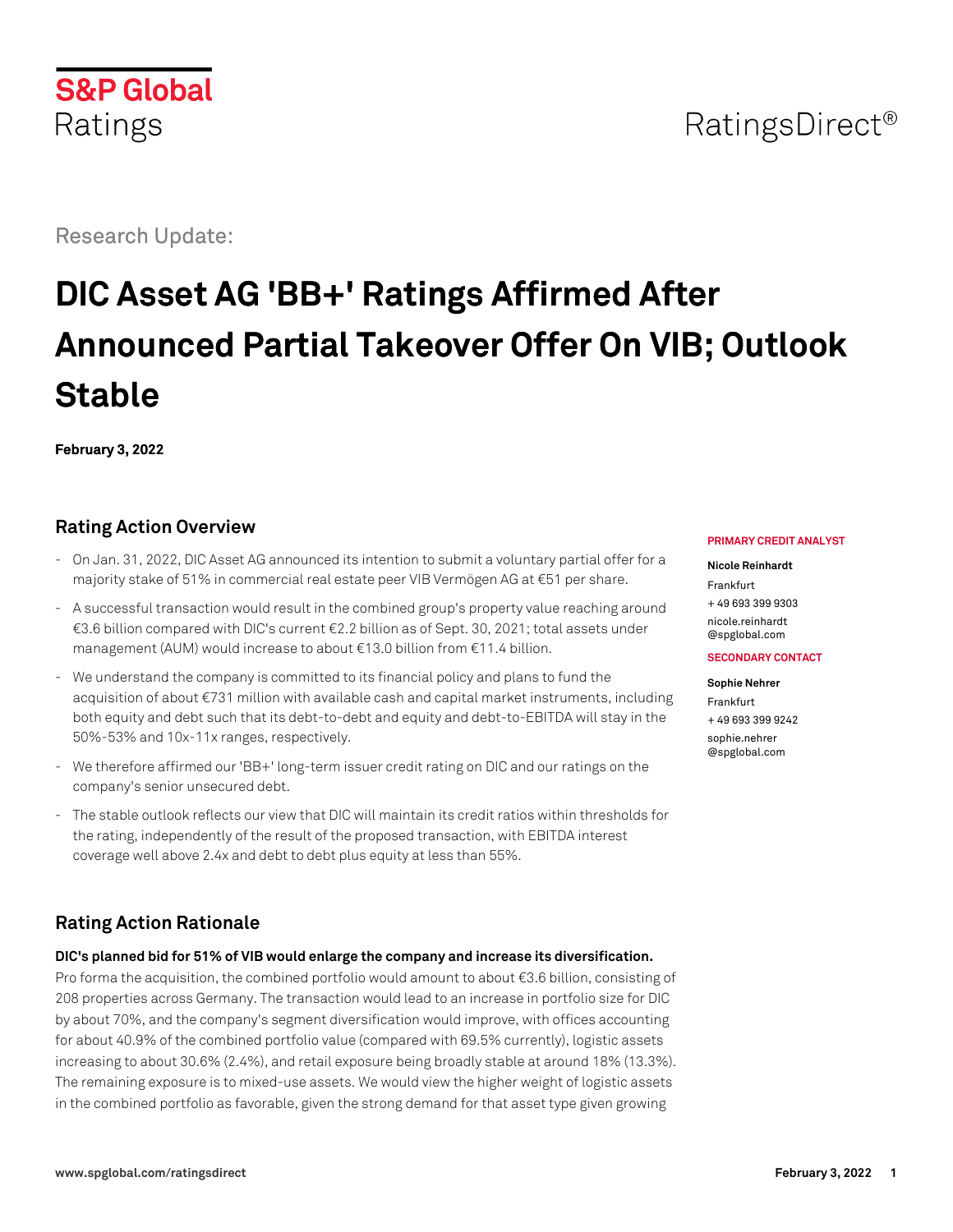e-commerce and limited new supply. The vacancy in VIB's portfolio is also lower with 1.2% compared with DIC's 6.5% on Sept. 30, 2021, improving slightly the overall vacancy to 4.3%. We understand that the combined portfolio would also improve the tenant base, with the top 10 tenants accounting for 26.6% from 37.3% currently. The largest exposure would be to German Garden-Center Dehner, accounting for only 3.8% of total annual rental income. But we understand that this exposure would also be spread across several rental agreements, be very diversified, and represent a minor portion of DIC's total rental income. The average lease maturity would be broadly unchanged at 5.7 years.

**We view the large share owned by minority interest shareholders in VIB as a risk for DIC fully and freely accessing the acquired portfolio.** Besides the positive implications for the group's total portfolio, we believe the transaction may not be transformative for its business risk assessment, given the uncertainty around DIC's final stake in VIB, as VIB's shareholding base is currently fragmented (no single shareholder holds more than 5% after DIC) and hence, could limit DIC's control of VIB in case of low acceptance level. Even if DIC were to gain control of VIB after the transaction, we understand it would likely be limited to 51% and due to the absence of a profit and loss transfer agreement, full access to VIB's cash flow base by DIC might be limited. Although we view positively the diluted share of its institutional business to about 24% of EBITDA compared with 35% in2021, the exposure to fee income remains less resilient compared with rental income.

**We expect DIC to maintain its credit metrics within the rating thresholds.** Including the planned transaction and assuming a successful transaction, we expect cash outflow to amount around €731 million. We understand that the transaction will be funded with available cash of about €281 million and a signed bridge facility of €450 million, the latter being refinanced in the following months with a 10% equity increase of DIC and debt. In addition, we factor in DIC's intention to sell assets by year-end to stabilize its credit metrics. In our updated base-case scenario, we assume the company will maintain debt to debt plus equity of below 55% (specifically, 50%-53% depending on the pace of disposals), a solid interest coverage of close to 4% and debt to EBITDA of about 11x in 2022. We further expect it will take the necessary steps to maintain its credit metrics within those ranges should the uptake in VIB would be less than 51% or the company not be consolidated in DIC's financial statements. Our rating assessment also views positively the company's publicly announced financial policy with a medium-term loan-to-value target of below 45% (including only the owned yielding commercial portfolio; translating into S&P Global Ratings-adjusted debt to debt plus equity of close to 50%). DIC's cost of debt stood at 1.8% and the average debt maturity length at 4.4 years. We understand VIB's funding metrics are similar.

**We continue to view DIC's liquidity as adequate pro forma the acquisition.** We understand the company has signed a bridge facility, to fund the transaction. In addition, we understand that the company has a back-up facility for VIB's total debt to cover any potential execution of change of control clauses of the target debt. DIC has a large cash position of over €500 million and about €230 million of committed net proceeds from the sale of the Uptown Tower in Munich to be received in the next weeks. This covers well its short-term debt maturities of about €264 million for the next 12 months. In addition, DIC has sufficient headroom (more than 10%) under its financial covenants, including the recently signed bridge facility, and we expect the company to maintain similar headroom.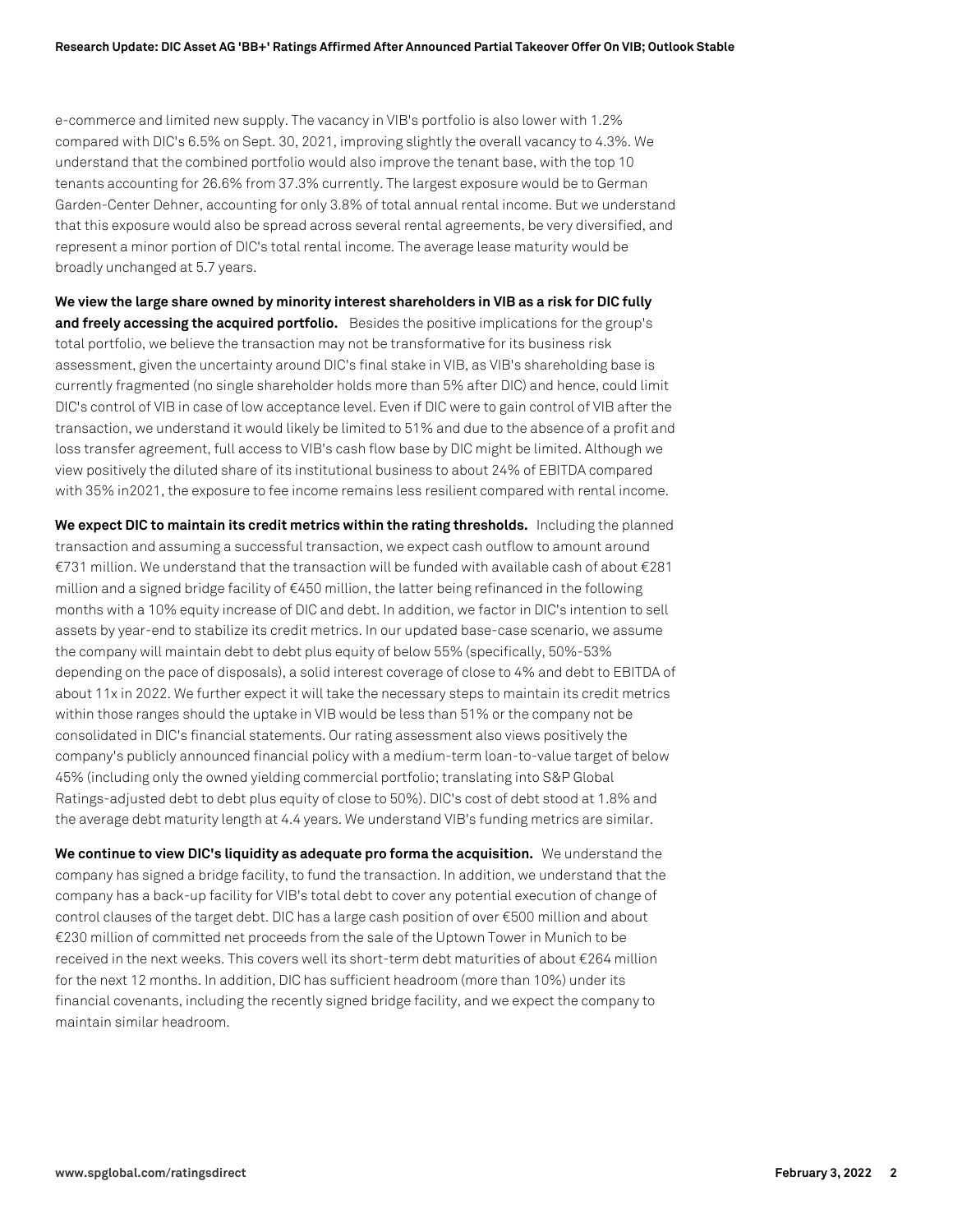#### **Outlook**

We base the stable outlook on our view that DIC's income from asset and property management, including rents, will generate stable cash flow over the next 12 months. We expect the company will withstand the pandemic's negative impact through its long lease terms, its exposure to public tenants, and continuous growth in its commercial real estate investments in and around Germany's metropolitan cities, with stable market fundamentals. We believe that pro forma the takeover of VIB, DIC's portfolio will benefit from an increased geographic diversification across Germany and that the increased exposure to the logistic segment should support a growing and stable cash flow base, given the strong demand for this asset class. In our base-case scenario, EBITDA interest coverage will remain at 3x-4x and debt to debt plus equity will stay at 50%-53% over the next 12 months. For the same period, we assume debt to EBITDA will be around 11x.

#### **Downside scenario**

We could lower the rating if:

- DIC fails to keep debt to debt plus equity below 55%, for instance following debt-financed acquisitions, the failure of the planned equity increase for VIB's takeover, or if the company does not manage to reduce leverage in line with our thresholds for the rating post-transaction.
- Debt to EBITDA increases above 13x--that is, the company would suffer from a significant EBITDA drop due to a stronger-than-expected market downturn.
- Its EBITDA interest coverage declines to below 2.4x.

#### **Upside scenario**

We could raise the rating if:

- DIC enhances the scale and scope of its yielding portfolio and real estate segments and locations with solid market fundamentals, similar to rated commercial real estate peers in the lower investment-grade category, while vacancy levels remain well below 10%, including any new growth;
- Debt to debt plus equity declines below 45% while EBITDA interest coverage remains at least 3x; and
- Debt to EBITDA decreases and stays below 9.5x.

#### **Company Description**

DIC is a listed German real estate holding company, which invests directly and indirectly in commercial real estate assets in Germany. It operates through two business segments:

- Its commercial portfolio as a property landlord (about 65% of its adjusted EBITDA contribution as of 2021); and
- Its institutional business as an asset manager (about 35% as of 2021).

The company owns a portfolio of about €2.2 billion. Total AUM are €11.4 billion as of Dec. 31, 2021.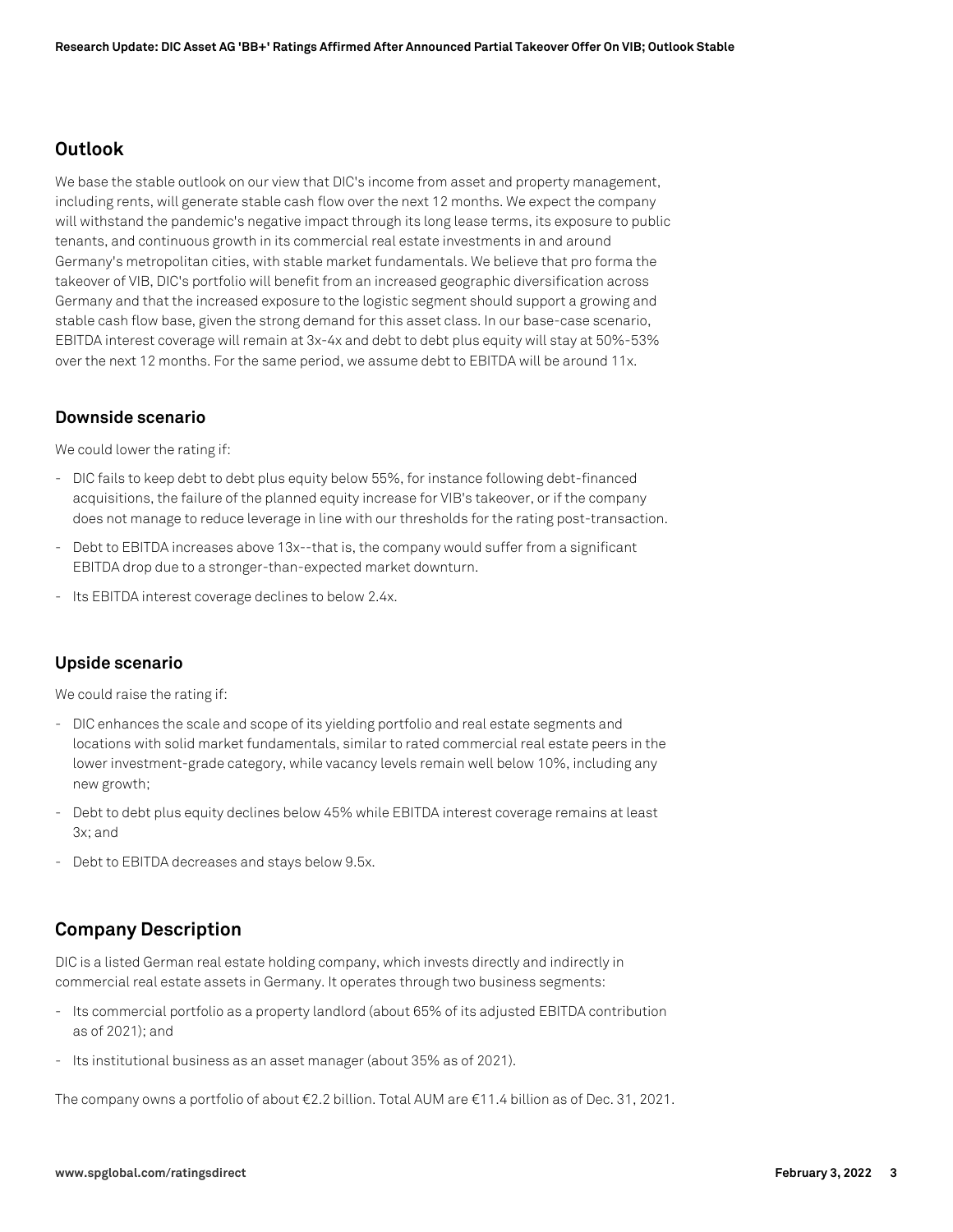#### **Ratings Score Snapshot**

Issuer Credit Rating: BB+/Stable/--

Business risk: Fair

- Country risk: Very low
- Industry risk: Low
- Competitive position: Fair

Financial risk: Significant

- Cash flow/Leverage: Significant

Anchor: bb

#### Modifiers

- Diversification/Portfolio effect: Neutral (no impact)
- Capital structure: Neutral (no impact)
- Liquidity: Adequate (no impact)
- Financial policy: Neutral (no impact)
- Management and governance: Satisfactory (no impact)
- Comparable rating analysis: Positive (+1 notch)

#### **Related Criteria**

- General Criteria: Environmental, Social, And Governance Principles In Credit Ratings, Oct. 10, 2021
- General Criteria: Group Rating Methodology, July 1, 2019
- Criteria | Corporates | General: Corporate Methodology: Ratios And Adjustments, April 1, 2019
- Criteria | Corporates | Industrials: Key Credit Factors For The Real Estate Industry, Feb. 26, 2018
- Criteria | Corporates | General: Methodology And Assumptions: Liquidity Descriptors For Global Corporate Issuers, Dec. 16, 2014
- General Criteria: Methodology: Industry Risk, Nov. 19, 2013
- General Criteria: Country Risk Assessment Methodology And Assumptions, Nov. 19, 2013
- Criteria | Corporates | General: Corporate Methodology, Nov. 19, 2013
- General Criteria: Methodology: Management And Governance Credit Factors For Corporate Entities, Nov. 13, 2012
- General Criteria: Principles Of Credit Ratings, Feb. 16, 2011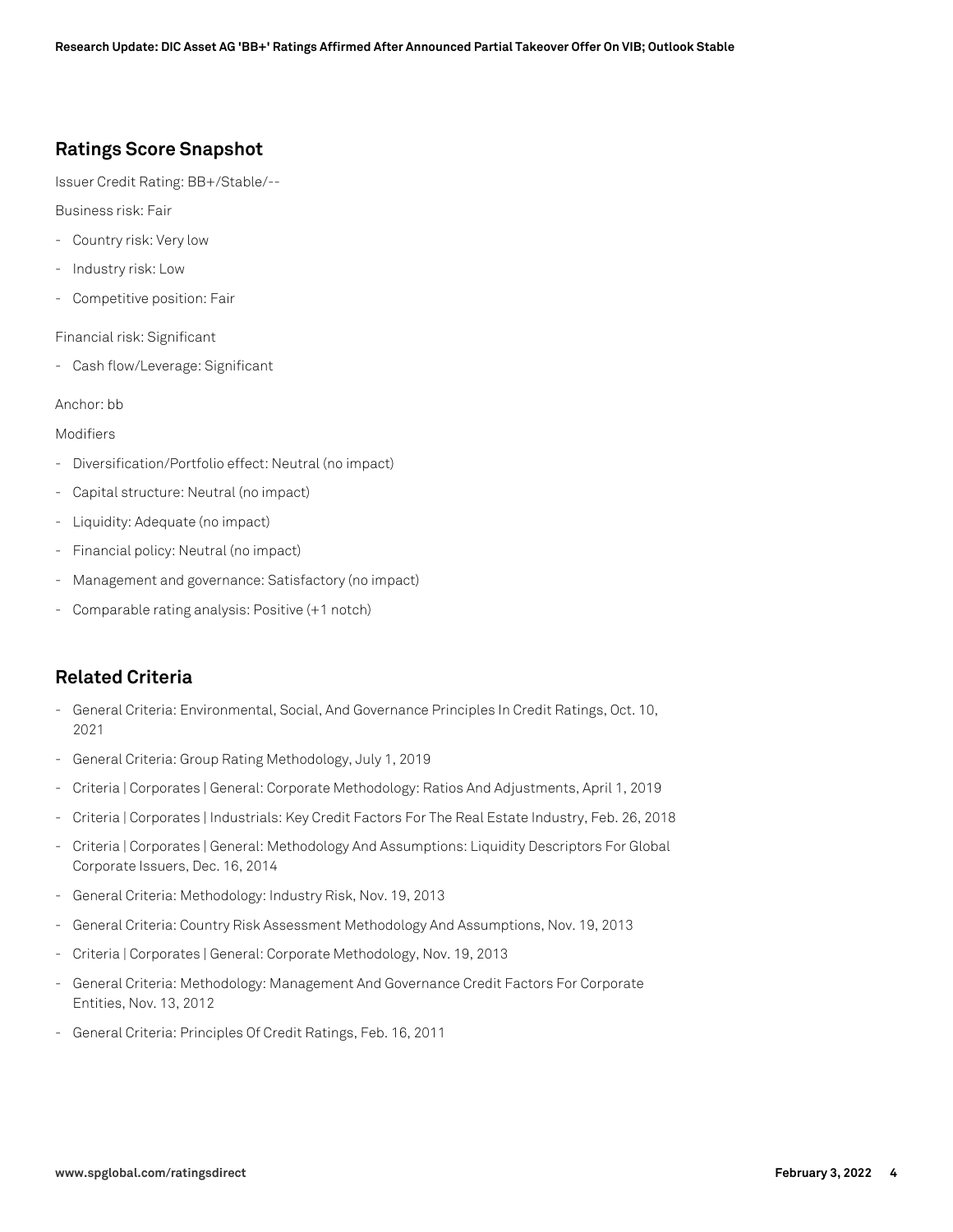### **Ratings List**

## **Ratings Affirmed DIC Asset AG** Issuer Credit Rating BB+/Stable/-- Senior Unsecured BB+ Recovery Rating 3(60%)

Certain terms used in this report, particularly certain adjectives used to express our view on rating relevant factors, have specific meanings ascribed to them in our criteria, and should therefore be read in conjunction with such criteria. Please see Ratings Criteria at www.standardandpoors.com for further information. A description of each of S&P Global Ratings' rating categories is contained in "S&P Global Ratings Definitions" at https://www.standardandpoors.com/en\_US/web/guest/article/-/view/sourceId/504352 Complete ratings information is available to subscribers of RatingsDirect at www.capitaliq.com. All ratings affected by this rating action can be found on S&P Global Ratings' public website at www.standardandpoors.com. Use the Ratings search box located in the left column. Alternatively, call one of the following S&P Global Ratings numbers: Client Support Europe (44) 20-7176-7176; London Press Office (44) 20-7176-3605; Paris (33) 1-4420-6708; Frankfurt (49) 69-33-999-225; Stockholm (46) 8-440-5914; or Moscow 7 (495) 783-4009.